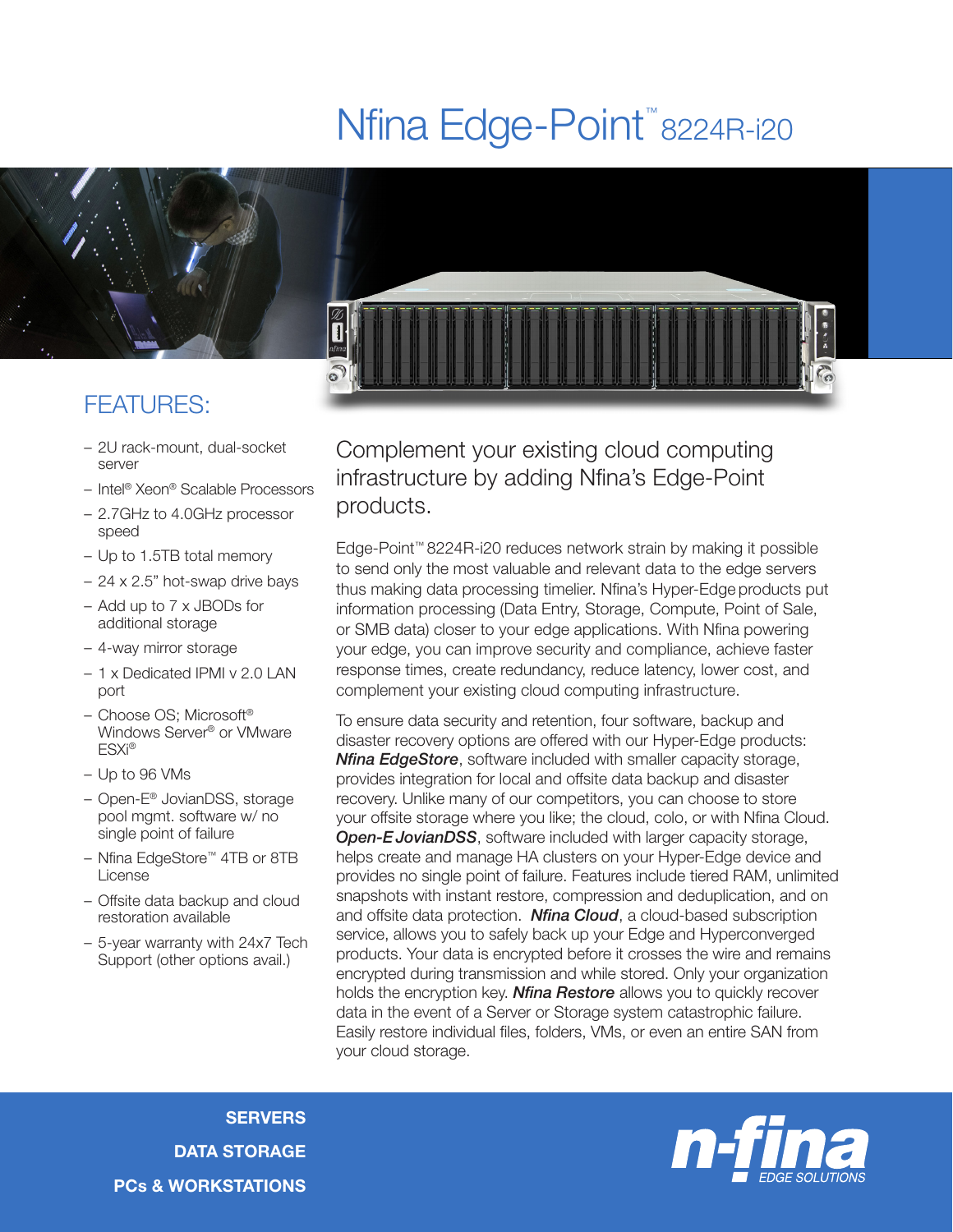## NFINA Edge-Point™ 8224R-i20

| <b>SPECIFICATIONS</b>            |                                                                                                                                                                                                                                                                                                                           |
|----------------------------------|---------------------------------------------------------------------------------------------------------------------------------------------------------------------------------------------------------------------------------------------------------------------------------------------------------------------------|
| Form Factor                      | 2U rack-mount, 3.44" x 16.93" x 27.95"                                                                                                                                                                                                                                                                                    |
| Operating Temperature            | 10°C to 35°C (50°F to 95°F)                                                                                                                                                                                                                                                                                               |
| Processors                       | 2nd Gen. Intel® Xeon® Scalable processors, up to 28 cores, 56 threads                                                                                                                                                                                                                                                     |
| Processor Speed                  | Up to 2.7GHz to 4.0GHz                                                                                                                                                                                                                                                                                                    |
| CPU Cache                        | 39MB Intel® Smart Cache (per processor)                                                                                                                                                                                                                                                                                   |
| Socket                           | Dual Socket P                                                                                                                                                                                                                                                                                                             |
| Memory                           | 24 DIMM slots, ECC DDR4 2933 MHz<br>Up to 1.5TB max memory capacity                                                                                                                                                                                                                                                       |
| <b>Drives</b>                    | 24 x 2.5" hot-swap drives<br>Supports: 24 NVMe, SSD, SATA, and SAS drives<br>Up to 2 x boot drives: $2 \times M.2$ , NVMe, PCle/SATA (2280) - or -<br>2 x 2.5" SSDs (cannot mix drive type)<br>Add up to 7 x 12 or 24 bay JBODs for additional storage                                                                    |
| Host Bus Adapters / RAID         | Choose: 3 x 9300-8i + 1 x 9300-8e 12Gb/s SAS Host Bus Adapters<br>3 x 9400-8i8e 12Gb/s SAS Host Bus Adapters<br>$-$ or $-$ 1 x 9305-24i + 1 x 9300-8e 12Gb/s SAS Host Bus Adapters                                                                                                                                        |
| <b>RAID</b>                      | 4-way mirroring                                                                                                                                                                                                                                                                                                           |
| <b>RAID Option</b>               | Passthrough w/o RAID available for NVMe drives only                                                                                                                                                                                                                                                                       |
| Remote Management                | IPMI 2.0, KVM over HTML5                                                                                                                                                                                                                                                                                                  |
| <b>TPM</b>                       | Version 2.0, optional                                                                                                                                                                                                                                                                                                     |
| OS/Virtual Platform              | Microsoft <sup>®</sup> Windows Server <sup>®</sup> , Up to 96 VMs<br>VMware ESXi®, Up to 96 VMs                                                                                                                                                                                                                           |
| Software Options                 | Microsoft <sup>®</sup> Windows Server <sup>®</sup> 2019, Microsoft <sup>®</sup> Windows 10 Pro<br>Microsoft <sup>®</sup> SQL Server, Microsoft® Exchange Server<br>VMware vSphere®, VMware vCenter®<br>Nfina EdgeStore™ 4TB, Nfina EdgeStore™ 8TB<br>Open-E <sup>®</sup> JovianDSS (depending on desired usable capacity) |
| Backup and Disaster Recovery     | Nfina Cloud - Secure cloud based data backup (monthy subscription required)<br>Nfina Restore - Data recovery from cloud storage (monthy subscription required)                                                                                                                                                            |
| Input Voltage                    | 100-127V @ 8.5A, 50/60 Hz                                                                                                                                                                                                                                                                                                 |
| Power Supplies                   | Redundant hot-swap 1300W AC power supplies                                                                                                                                                                                                                                                                                |
| <b>Regulatory Certifications</b> | NRTL Nemko (US, Canada), CE (Europe), RCM (Australia/NZ), GS (Germany),<br>FCC (US), ICES-3(A) (Canada), KC (Korea), Ukraine Certification, BSMI (Taiwan),<br>EAC (Russia), VCCI-A (Japan), RoHS EVPU 20 (China), MIC (Vietnam)                                                                                           |
| Warranty                         | 5 years (other options available)                                                                                                                                                                                                                                                                                         |